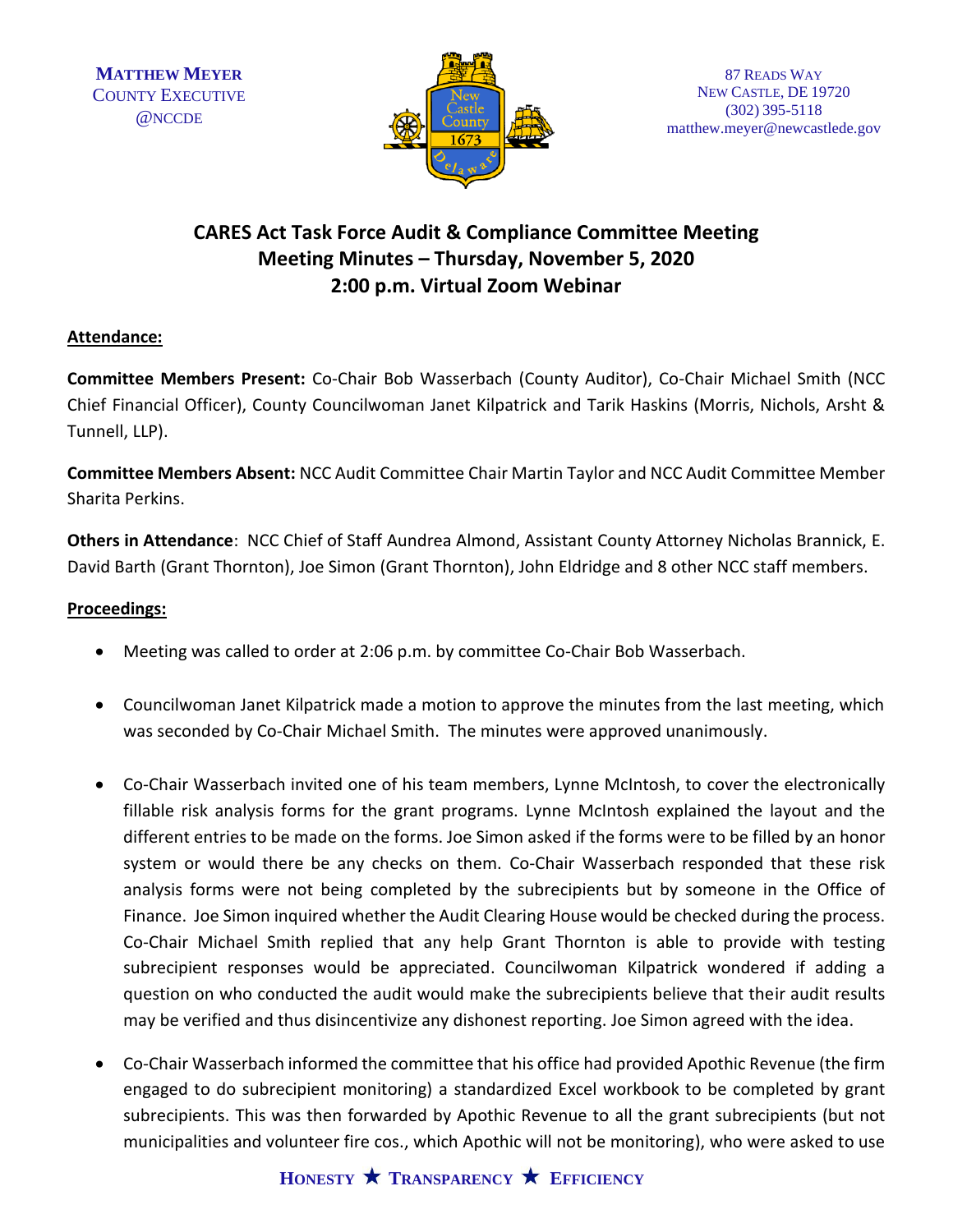the provided workbook or something similar. Councilwoman Kilpatrick inquired why not require all grant subrecipients to only use the provided workbook. Co-Chair Wasserbach replied that the grant subrecipients were being given the option to use their own workbook only if it is substantially similar to the one provided. Co-Chair Smith added that he had seen substantially similar workbooks being used, especially by the bigger organizations. He also noted that many of the grant subrecipients had responded positively to the workbook provided.

- Co-Chair Wasserbach brought up the Winter Ready Restaurant Grant program. He informed the committee that the funding for the grant program is being extended by an additional \$200,000. Aundrea Almond confirmed that the individual grant amounts would still be \$5,000. Since the Winter Ready Restaurant grants are smaller grants and are relatively straight-forward, Co-Chair Wasserbach wondered if there was a need for Risk Analysis for this grant program, especially since all grant subrecipients would be undergoing a desk review. Joe Simon suggested that the County could ask the grant subrecipients to send photographs of their equipment installed with the grant money. Councilwoman Kilpatrick and Tarik Haskins thought that the benefits of additional monitoring did not seem to outweigh the risks of this grant program. Dave Barth thought that invoices and proof of payment would likely be sufficient to mitigate any risks of the program.
- Co-Chair Smith gave an update on the status of the federal award letters (subgrant agreements) to be given to grant subrecipients. He said that the award letters were used for the first time that week for the Winter Ready Restaurant grant program. The plan is to then go back and issue award letters to all the subrecipients of the other grant programs, including municipalities, fire companies and State of Delaware. Co-Chair Smith noted that prior to the award letters, the County had still been requiring the CRF recipients to complete the certification process. Co-Chair Wasserbach suggested that it might be helpful to share the final award letter template with the committee members. Co-Chair Smith agreed and expressed appreciation for the efforts of Eileen Michelinie in his office, who has been managing the award letters.

Co-Chair Smith gave a brief overview of the subrecipient monitoring work to be done by Apothic Revenue. The Managing Director of Apothic Revenue, John Eldridge, also gave a brief update. Mr. Eldridge said that the grant subrecipients had been contacted by his firm the week before and that the CRF expenditures workbook had been shared with them. Apothic Revenue has received many emails and phone calls from the grant subrecipients in the past few days, and the grant subrecipients have been appreciative of the workbook. John Eldridge also said that having award letters for all grant programs would be helpful.

• Co-Chair Wasserbach brought up the issue of monitoring the funds given to the various State programs. Co-Chair Smith said that he was relying on Grant Thornton's expertise for this. The County

**HONESTY TRANSPARENCY EFFICIENCY**